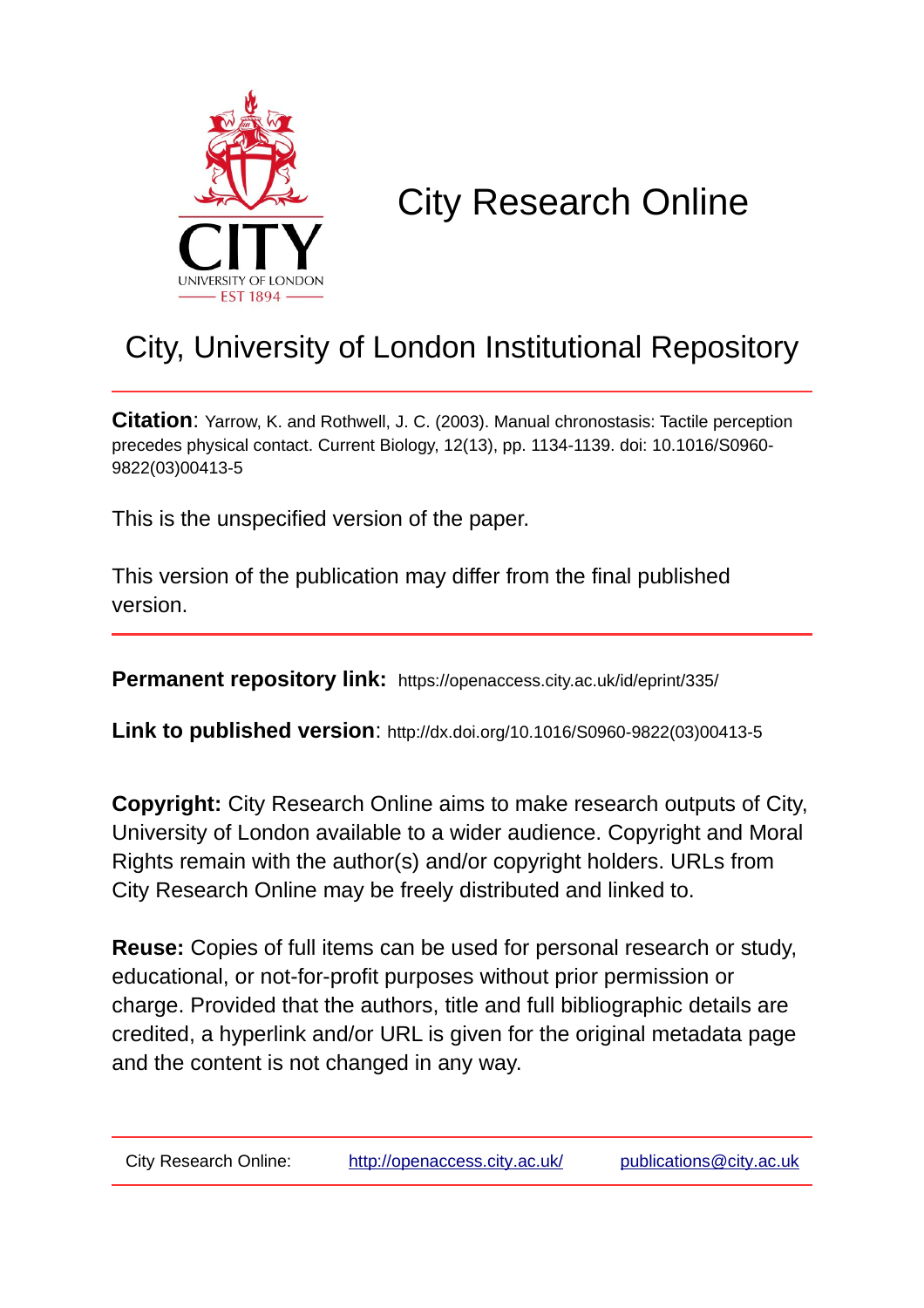## Manual chronostasis: Tactile perception precedes physical contact

Kielan Yarrow  $1$ ,\* & John C Rothwell<sup>1</sup>

1. Sobell Department of Motor Neuroscience and movement disorders,

Institute of Neurology,

U.C.L.

Running head: Manual Chronostasis

\*Author for correspondence:

Kielan Yarrow, Sobell Department of Motor Neuroscience & Movement Disorders, Institute of Neurology, 8-11 Queen Square, London WC1N 3BG.

Tel: 020 7837 3611 x 4110/4114 Fax: 020 7278 9836 Email: k.yarrow@ion.ucl.ac.uk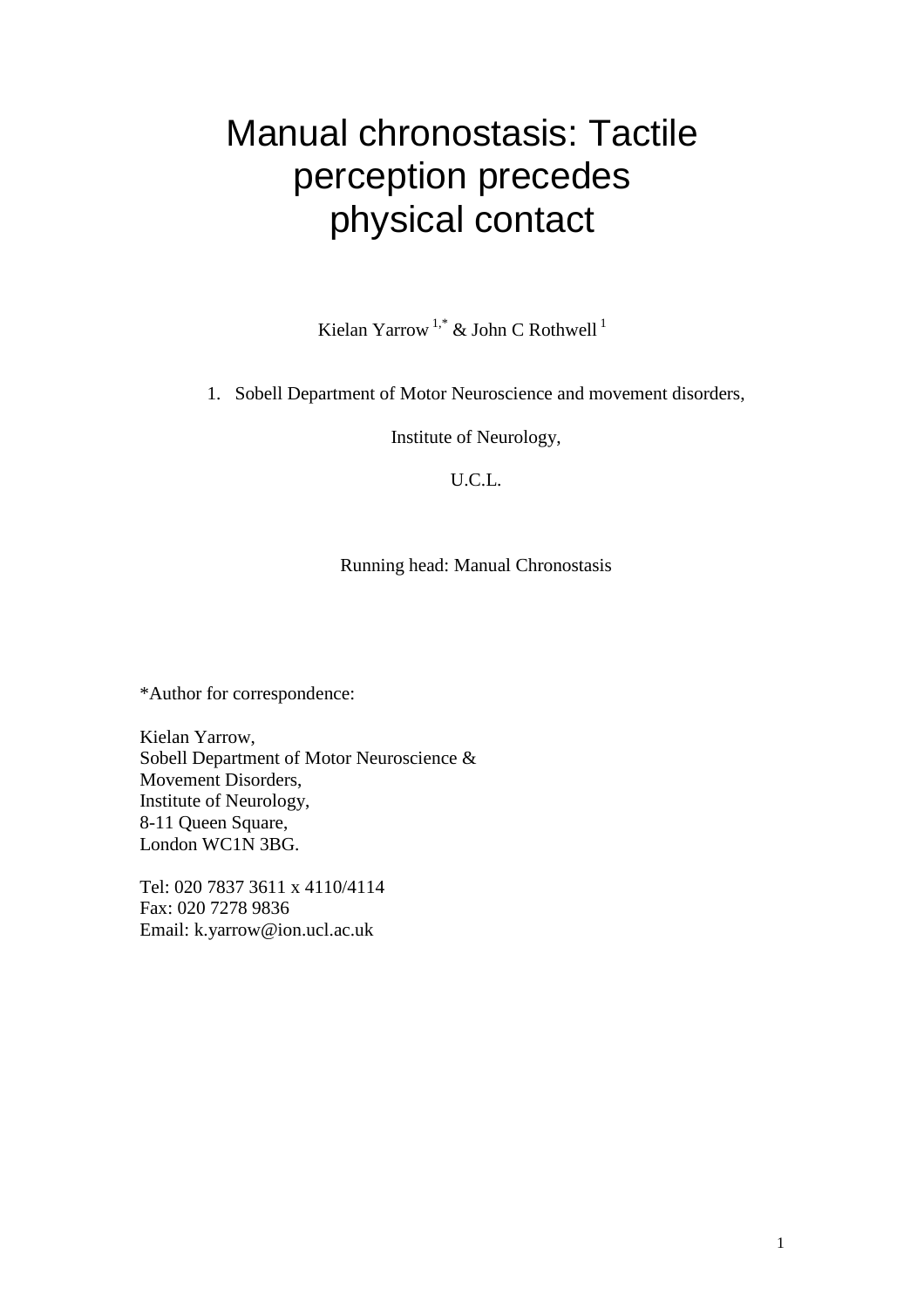#### *Summary.*

When saccading to a silent clock, observers sometimes think that the second hand has paused momentarily. This effect has been termed *chronostasis* and occurs because observers overestimate the time that they have seen the object of an eye movement [1]. They seem to extrapolate its appearance back to just prior to the onset of the saccade rather than the time that it is actually fixated on the retina. Here, we describe a similar effect following an arm movement: subjects overestimate the time that their hand has been in contact with a newly touched object. The illusion's magnitude suggests backwards extrapolation of tactile perception to a moment during the preceding reach. The illusion does not occur if the arm movement triggers a change in a continuously visible visual target: the time of onset of the change is estimated correctly. We hypothesise that chronostasis-like effects occur when movement produces uncertainty about the onset of a sensory event. Under these circumstances, the time at which neurones with receptive fields that shift in the temporal vicinity of a movement change their mappings [2-4] may be used as a time marker for the onset of perceptual properties that are only established later.

### *Results and discussion.*

Many people recognise the "stopped clock" illusion. It has recently been measured experimentally as the subjective lengthening of a post-saccadic stimulus, and termed chronostasis [1]. Observers saccaded to a numeric display. The first number they saw was a "1" that remained visible for 400-1600 ms. This then changed to "2", "3" etc., with all subsequent digits displayed for one second each (see Figure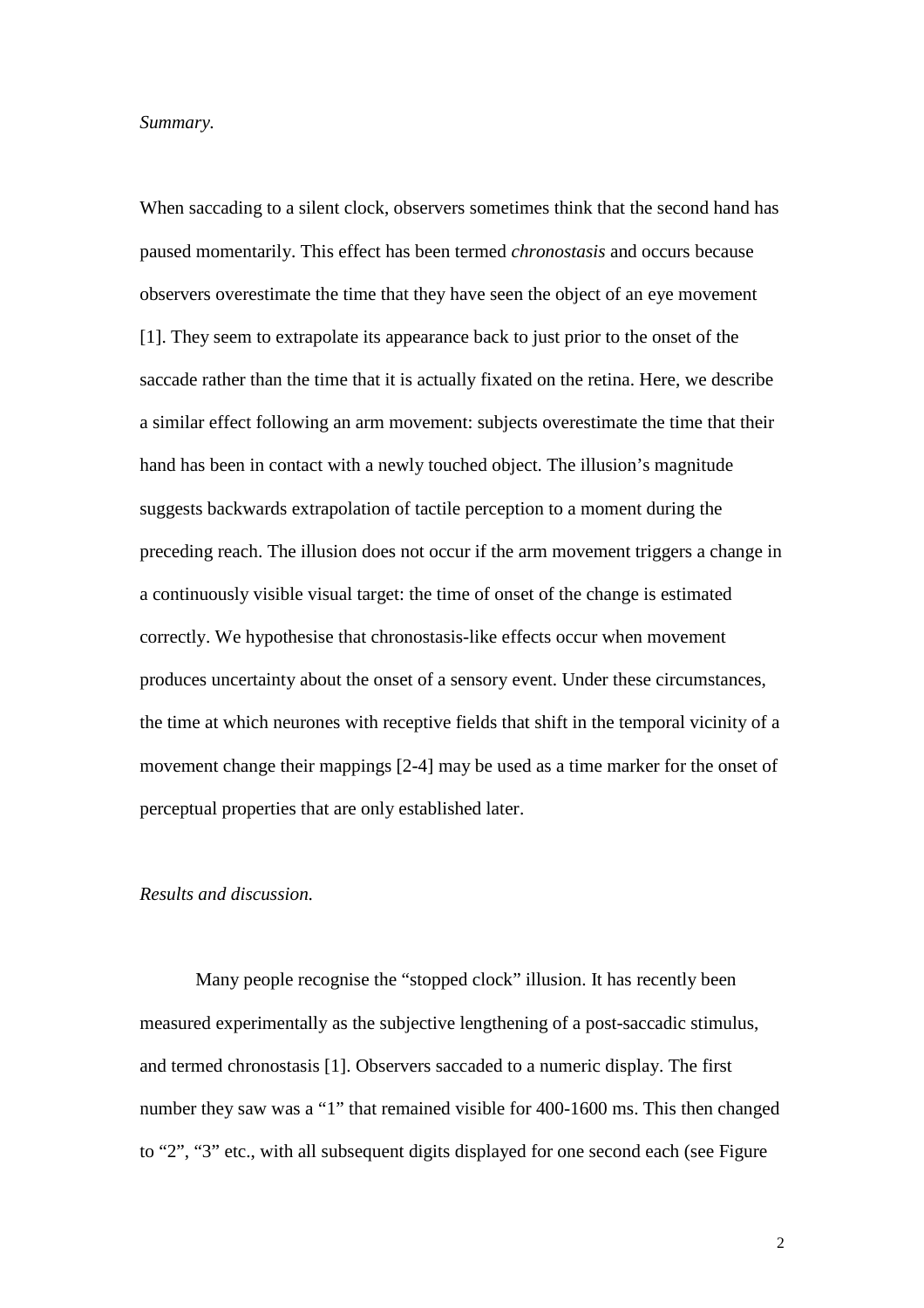1(A)). Subjects judged whether the "1" had been seen for more or less time than the other digits. Compared with a condition in which no eye movement was made, subjects overestimated the time they had seen the saccadic target ("1"). The amount depended upon the size of the preceding eye movement: for small movements of 22°, subjects overestimated by about 120 ms, increasing to 190 ms for larger movements of 55°. We suggested that the onset time of the post-saccadic stimulus had effectively been antedated to a moment just prior to saccade initiation.

A key question is whether chronostasis is specific to saccades. Data favouring this position comes from a failure to detect chronostasis in a recent case study of a patient with congenital ophthalmoplegia (weak eye muscles) who made rapid head movements in compensation for her deficit [5]. In contrast to this, Hodinott-Hill et al employed a modified procedure (intended to reproduce the "dead phone" illusion) and reported a chronostasis-like effect when subjects were required to match the duration of auditory stimuli following a key press and a shift of spatial attention [6]. However, both studies are difficult to compare directly with the initial demonstration of saccadic chronostasis. For example, the variability in data from individual subjects [1] suggests that results from single case studies cannot necessarily be taken as representative of larger groups. Regarding the study of Hodinott-Hill et al, the problem lies in knowing exactly when the shift of attention occurred. The most straightforward interpretation places this event *within* the critical temporal interval that was being judged, offering a challenge to current accounts of dual-task time judgement performance [7-9] but raising an important methodological difference compared with the saccadic chronostasis procedure. One recent report does appear more directly comparable with saccadic chronostasis experiments. Park et al used a counter like that shown in Figure 1(A) and triggered the initial change of number directly from a finger movement (a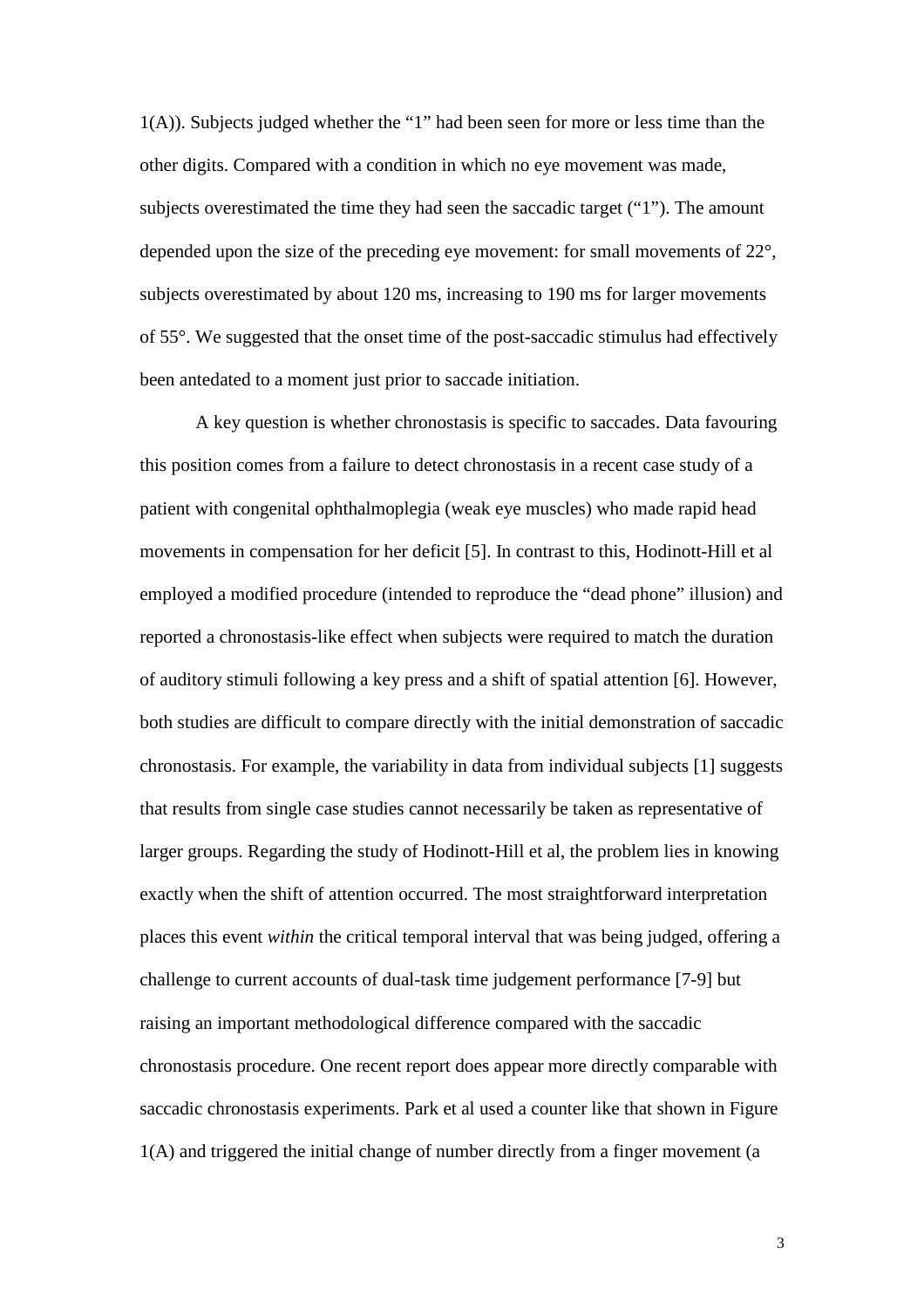mouse key press) [10]. They found a chronostasis-like effect of around 100 ms for this visual stimulus. However, they did not investigate movements of different extents. Here, we address the issue of generality by extending the design of the original saccadic chronostasis procedure to examine arm movements to a tactile stimulus in a large number of subjects. Will reaching to touch a new object cause us to overestimate the period for which we have felt it? If the answer is yes, then does the effect depend, like saccadic chronostasis, on the extent (and therefore duration) of the preceding movement?

Figures 1(B) and 2(A) show the time course of an experimental trial and the layout of experimental apparatus respectively. Subjects reached to a strain gauge mounted upon a vibrator that could vibrate (0.5 mm) at 60 or 120 Hz. Three types of movement were made: long (50 cm), short (15 cm) and double (start from the "long" point, touch down briefly at the "short" point, then continue to the target). Releasing a switch initiated data acquisition for the trial and caused a target vibrator to begin oscillating at 120 Hz. It continued to oscillate at this rate for a variable period such that it was always in this state when subjects first touched it. This was followed by an alternating pattern of vibration at 60, 120, and then 60 Hz, each applied for 1000 ms. For subsequent analysis, first interval presentation times were adjusted to reflect the time the target strain gauge had actually been touched on a given trial by subtracting the time for which the hand had been in motion. Figure 2(B) shows signals recorded on a single trial. In a stationary control condition, subjects simply rested their hand on the target strain gauge and the experimenter initiated the same sequence of fast and slow vibrations. Subjects judged whether the time they had felt the first period of vibration (120 Hz) was longer or shorter than that for which they experienced the later reference intervals.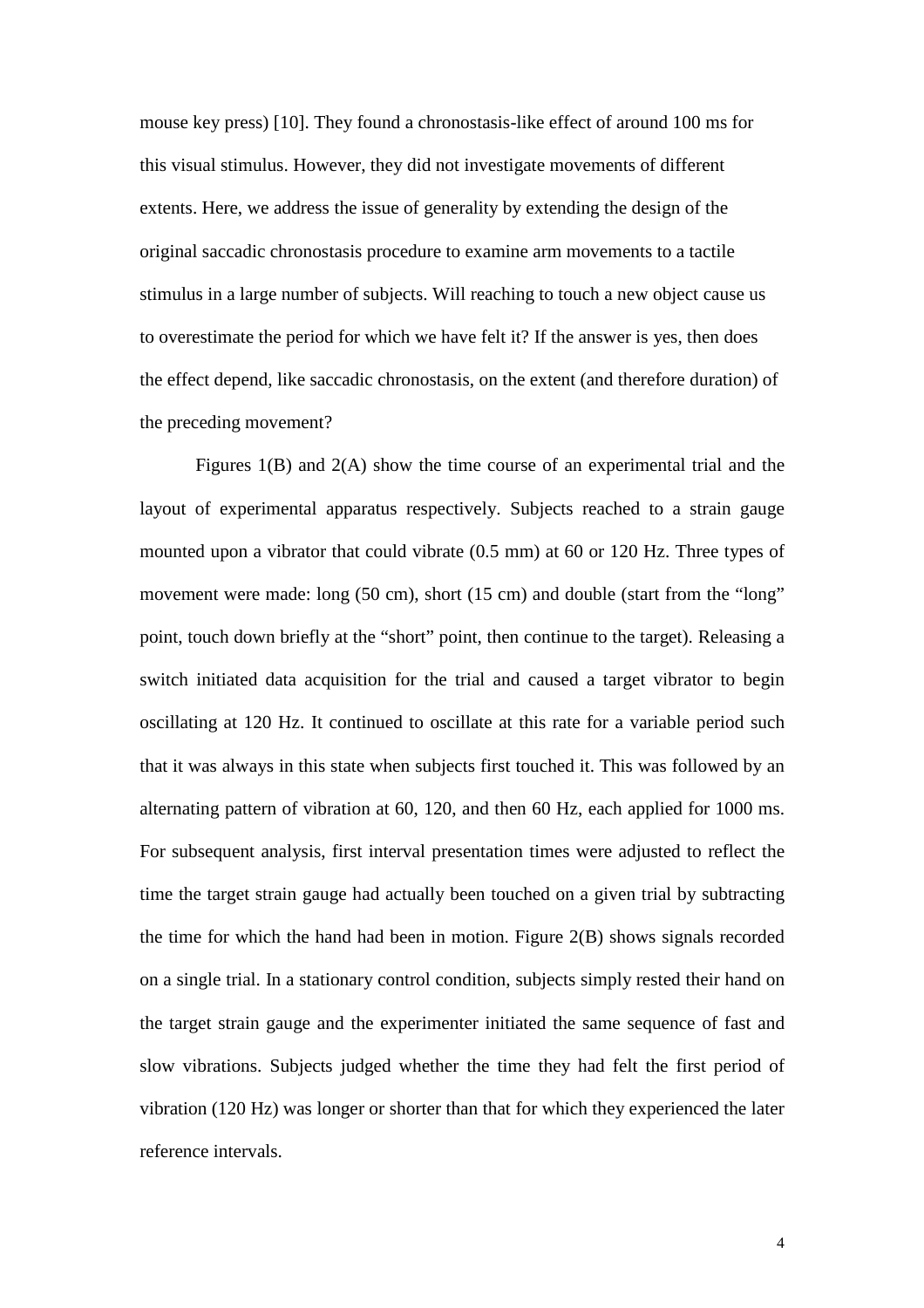Figure 3(A) shows mean subjective durations (estimates of the time judged equal to the subsequent reference stimuli) in all four conditions. In the static arm control condition, subjects slightly overestimated the duration of the first period of vibration (942 v. 1000 ms,  $t = 2.49$ ,  $df = 23$ ,  $p = 0.02$ ). However, when subjects reached to touch the target, the effects were much larger: they overestimated the duration of the first period of vibration by 90-120 ms *relative to control* (Fig. 3(A)). This observation was confirmed by ANOVA ( $f = 20.41$ , corrected df = 2, 46, p < 0.001) and Bonferroni-corrected follow ups, which showed significant differences individually between each movement condition and control. The small trend for estimates to be lower in long and double move conditions relative to the short move condition was not significant.

 These results demonstrate a chronostasis-like effect for reaching movements. The situation appears analogous to saccadic chronostasis, with one difference. In saccadic chronostasis, the size of the effect scales (near linearly) with the size of the saccade. Such duration-dependent scaling would lead us to expect a difference of around 120 ms between the short and long reach conditions in the current experiment, far greater than that actually obtained. Power exceeded 0.99 to detect this difference as a post-hoc comparison ( $\alpha = 0.008$ ). For saccades, chronostasis seems to start over 50 ms before the eyes move and increases with the amplitude of the saccade. With arm movements, chronostasis is independent of movement extent; a similar antedating interpretation would place its onset at some point mid-way through the reaching movement.

 Although this perceptual effect appears to depend upon movement of the arm, two other factors may have contributed. Firstly, the pressure exerted upon the vibrating target strain gauge was not equated for reaching and resting (control)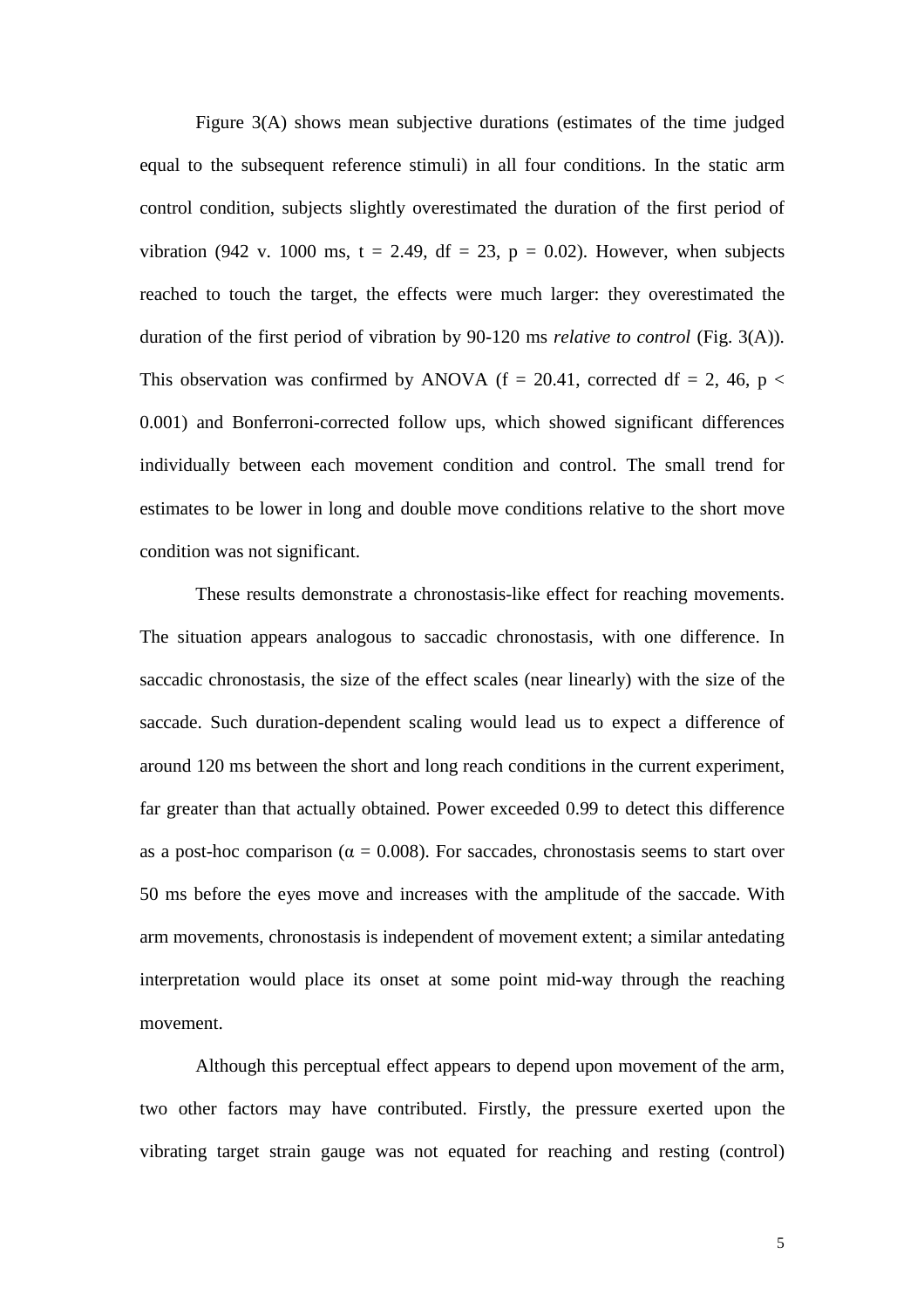conditions, being greater in the former case. Secondly, visuo-motor factors such as an imprecise visual assessment of the point at which the hand made contact with the target (i.e. some variant of the "representational momentum" effect [11]) or a planned but suppressed eye movement may have influenced our results. In reaching movements where eye position is initially specified but subsequently unconstrained, the eye tends to move before the hand [12]. If eye movement planning were important, we would therefore expect the effect to have shown dependence upon the extent of the preceding reach, which it did not. However, it is conceivable that a saccade was planned and suppressed in response to the sight of the hand crossing the point of fixation, which would have occurred at a similar time relative to vibrator contact in all reach conditions.

 In order to exclude the role of these factors we conducted a control experiment where subjects made short (15 cm) reaches to the vibrating target with and without vision of the arm. The latter was controlled using light occluding goggles to obscure vision from the onset of the arm movement (i.e. release of the "home" switch) to the end of the stimulus sequence. We also added a second static arm condition in which subjects pressed on the target strain gauge with the same force typically exerted following their reaching movements in order to assess any potential pressure confound. For this control experiment the vibration sequence was changed to a 120 Hz oscillation, followed by a pause, followed by a second 120 Hz reference oscillation with which comparisons were made. The reference interval (and pause between variable and reference intervals) were shortened to 500 ms, because briefer durations are estimated with less variability [13]. Results are shown in Figure 3(C) and demonstrate a robust difference of approximately 75 ms between both static and both reach conditions (f = 18.146, corrected df = 2, 18, p < 0.001; for individual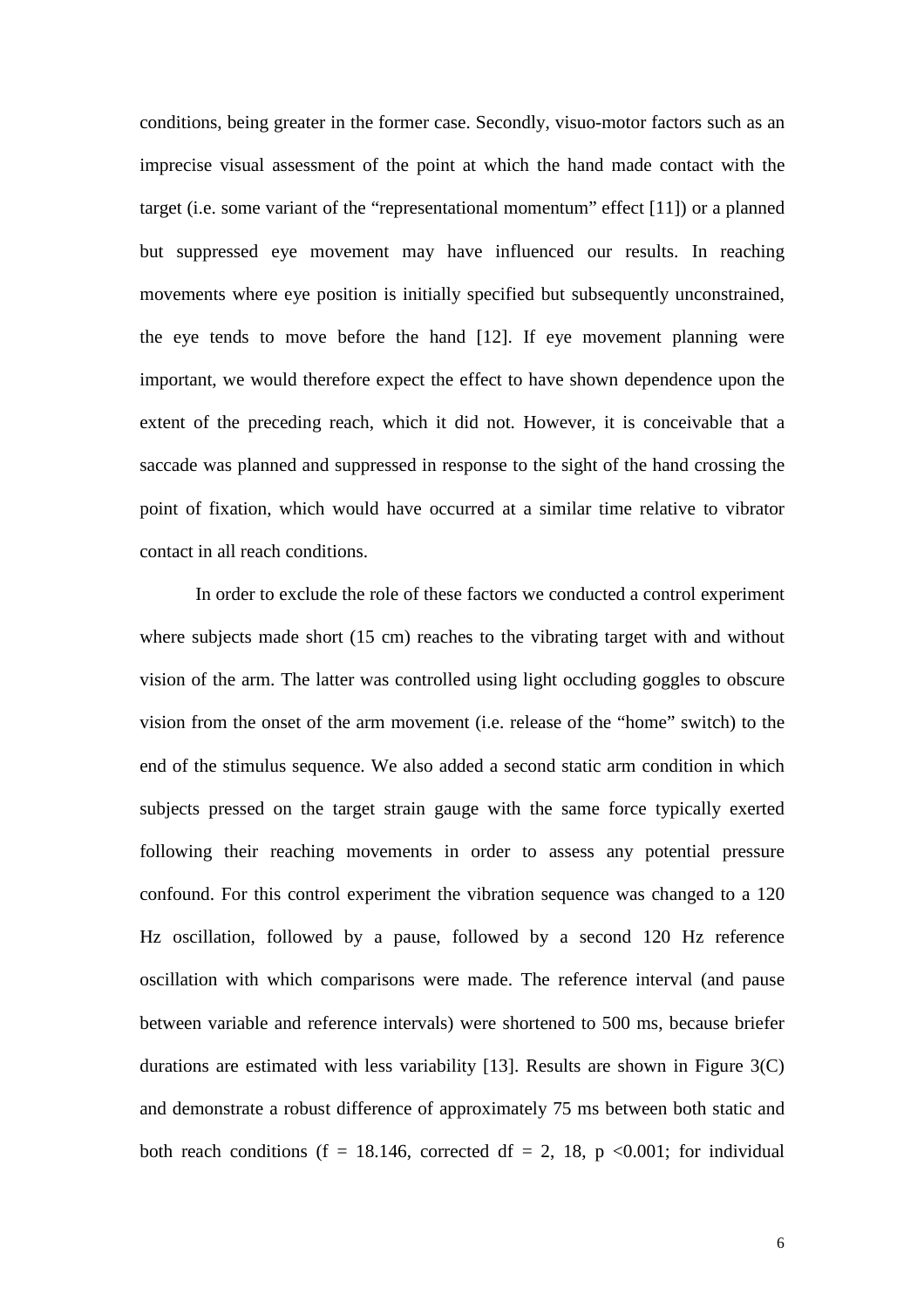comparisons between static/reach conditions, all p < 0.05 after Bonferroni correction). Figure 4 shows average signals recorded across movement trials for a typical subject.

A second set of experiments was designed to assess whether reach-dependent chronostasis would extend from tactile to visual stimuli, as suggested by one recent study [10]. In those experiments, subjects initiated a change in a visual target by pressing a switch on which their hands rested. Subjects overestimated the duration of the subsequent visual interval. We therefore modified our reaching task in two ways. Firstly, the screen around the fixation cross now changed colour to provide variableduration and reference intervals for comparison. Secondly, subjects initiated this sequence by moving their hand and touching a switch. Control blocks of trials were included where no movement was made, with the sequence started by the experimenter. Figure 3(B) shows the results of a first visual experiment in which variable-length and reference intervals were defined by the entire fixation window being displayed in white (entire sequence from key press: white, black, white, black; see Figure 1(C)). In the no movement condition, subjects accurately judged the duration of the first interval (985 ms v. 1000 ms;  $t = 0.810$ ,  $p > 0.05$ ). However, in contrast to the results with the tactile stimulus, reaching with the arm had no effect on subjects' judgement of duration ( $F = 1.997$ ,  $p > 0.05$ ). This failure to obtain chronostasis is unlikely to relate to experimental power, which was 0.97 to detect a difference of 90 ms (smallest effect obtained in experiment 1) as a post-hoc comparison ( $\alpha = 0.008$ ; estimated based on the comparison with the greatest variability). Movements were slightly slower in this experiment (see legend, Figure 3) but this fact is unlikely to have eliminated chronostasis. In our first (tactile) experiment, scatterplots of effect size against average movement time were produced and correlation coefficients calculated across subjects. Neither correlations ( $r = -0.056$ )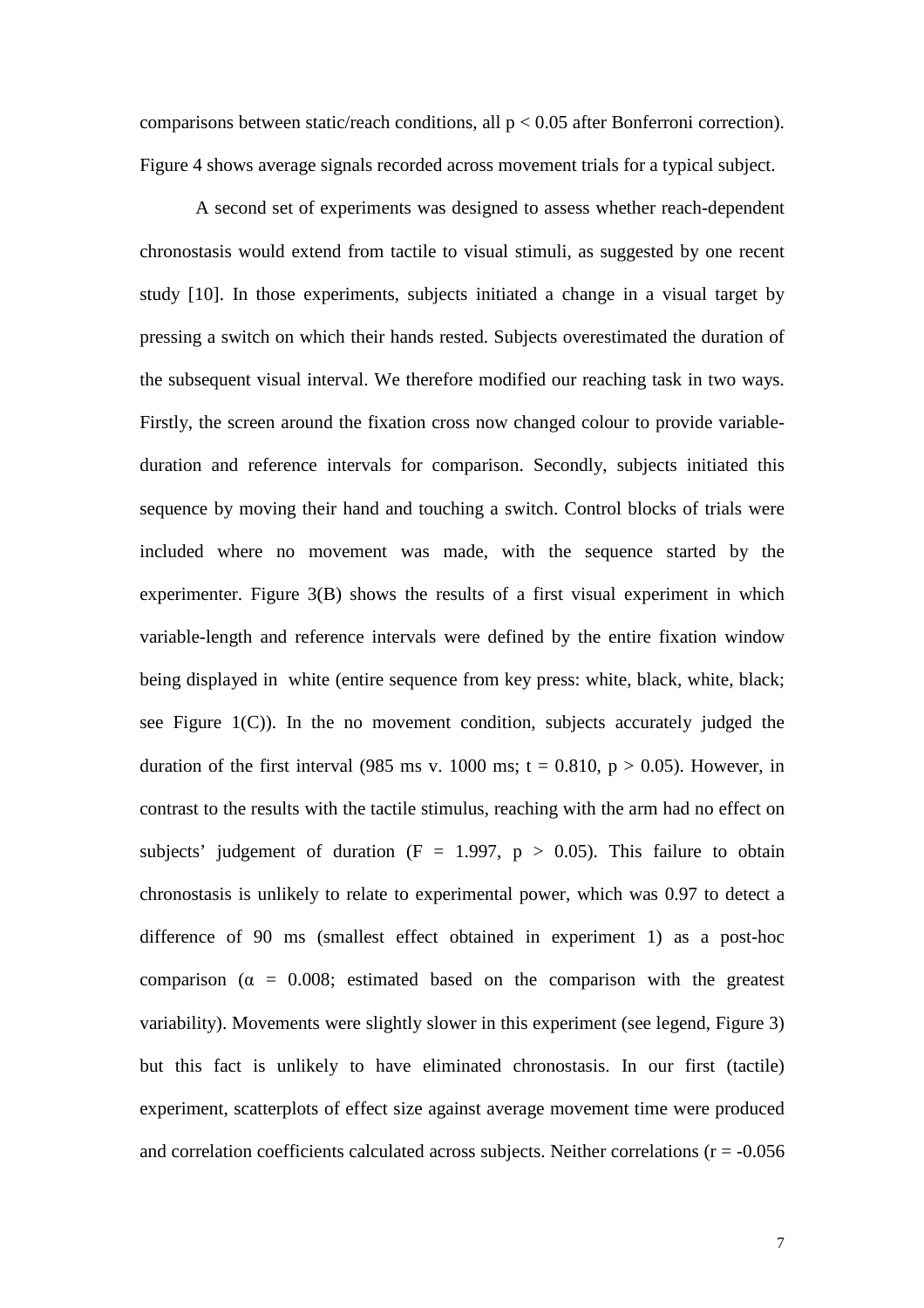for short movements,  $r = -0.134$  for long movements) nor visual inspection of scatterplots suggested a relationship between movement speed and effect magnitude. An identical analysis was employed in this visual experiment, again yielding only a slight and non-significant trend for correlations to show the predicted negative relationship (short:  $r = -0.067$ ; long:  $r = -0.212$ ).

We were concerned about the lack of chronostasis effects in this experiment, given previous positive results [10]. We therefore conducted two further experiments to address this discrepancy. In the first, we repeated our previous static control and 15 cm short reach conditions, and added a third condition (based on ref [10]) in which subjects initially rested their finger on the target switch, then depressed it (initiating the stimulus sequence) following a verbal cue from the experimenter. A shorter (500 ms) reference interval was used. The results are shown in Figure 3(D). No effect was obtained in either movement condition relative to control ( $f = 2.604$ ,  $p > 0.05$ ) despite experimental power of 0.99 (both comparisons) to detect a difference as small as 60 ms. We therefore considered whether the intensity and spatial extent of our stimulus (a sizeable fixation window changing from black to white) might have nulled any effect in the key press condition (in [10] a small black counter on a grey background was used). In the second experiment, we assessed the same movements, using a small (0.8°) square stimulus at the centre of the fixation cross. It changed from dark grey to light grey to mark time intervals, with the rest of the fixation window coloured medium grey. Figure 3(E) shows that there was once again no effect (f = 0.76, p > 0.05; power  $> 0.8$  to detect a 60 ms difference). The reason for our failure to replicate is unclear at this point. Possible factors include posture, the precise nature of the stimulus sequence and its reference duration. Our data suggest that any key press effect may be fragile, however, given that such factors do not substantially affect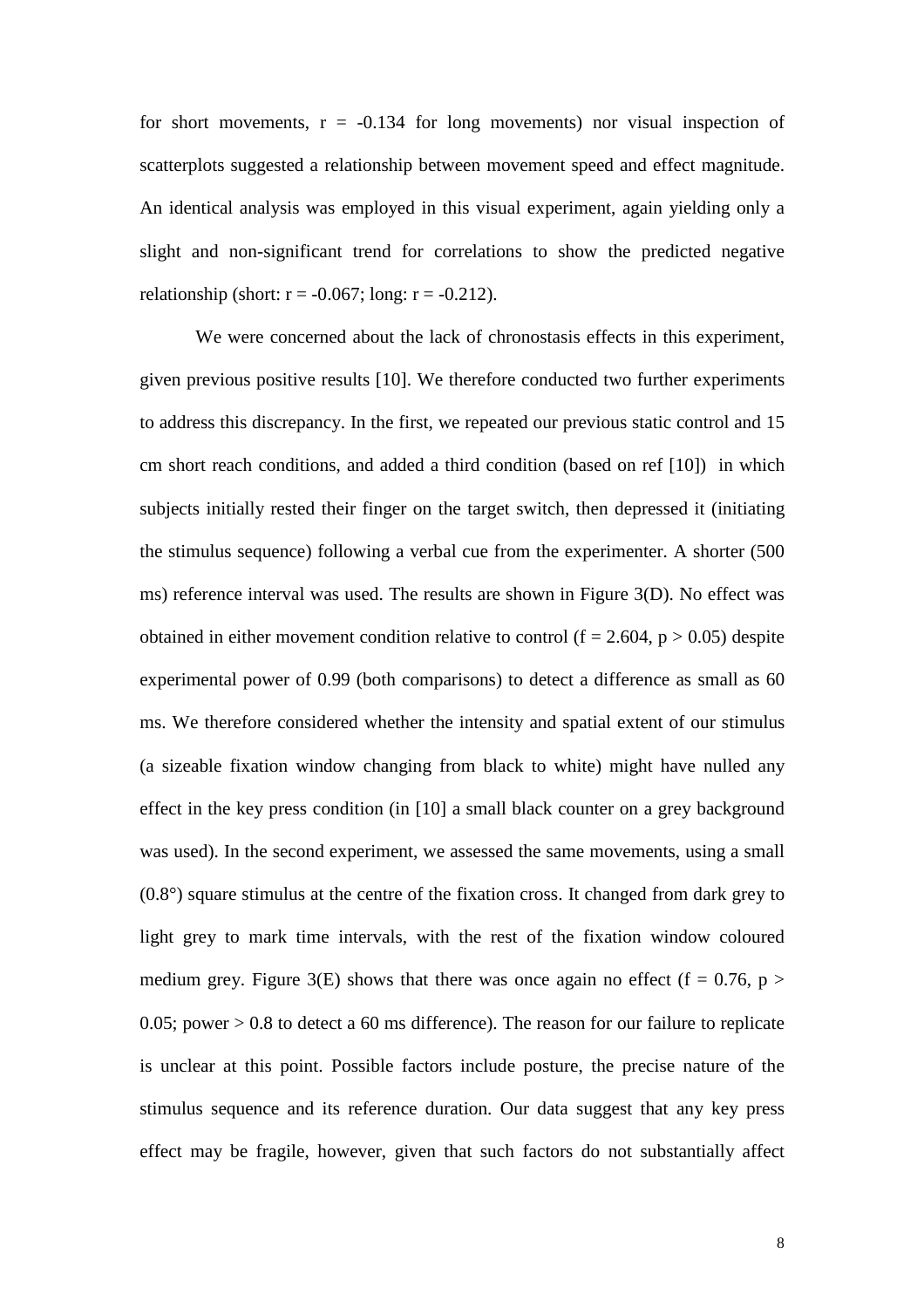reach-dependent tactile chronostasis (c.f. earlier experiments) or saccadic chronostasis [Yarrow, Johnson, Haggard and Rothwell; submitted].

Comparing across experiments, reach-dependent chronostasis was clear with a tactile (vibratory) stimulus, but there was no reliable effect when subjects estimated the duration of a visual stimulus that was fixated throughout the arm movement. We therefore suggest that the physical (as opposed to sensorial) onset of the postmovement stimulus must be uncertain for chronostasis to occur. In the tactile experiments, subjects perceived the state of the target object only when they touched it (its sensorial onset) but had no accurate information about its prior physical state, i.e. the moment at which it actually began to vibrate. The same is true for saccadic chronostasis. The saccadic target is accurately perceived only at the end of the saccade while the true onset of the change could have been at any time during the saccade. In the present visual experiments there was no uncertainty about stimulus onset because subjects continuously fixated the stimulus whilst the arm was moving providing constant information about when it changed colour. Anecdotally, this situation is reminiscent of one context in which the present authors have never experienced the stopped clock illusion; when a ticking second hand can easily be heard. In this case, uninterrupted information from the auditory channel about the precise time of clock movement may be being used in preference to uncertain visual cues.

Can a common mechanism account for chronostasis-like effects arising for different effectors and modalities? Hodinott-Hill et al have suggested that the explanation may be arousal, which is known to influence time estimation [6,14,15]. We question whether arousal can explain previously published data [1,16]. The present data also offer no support for this explanation. It is not clear why a vibrating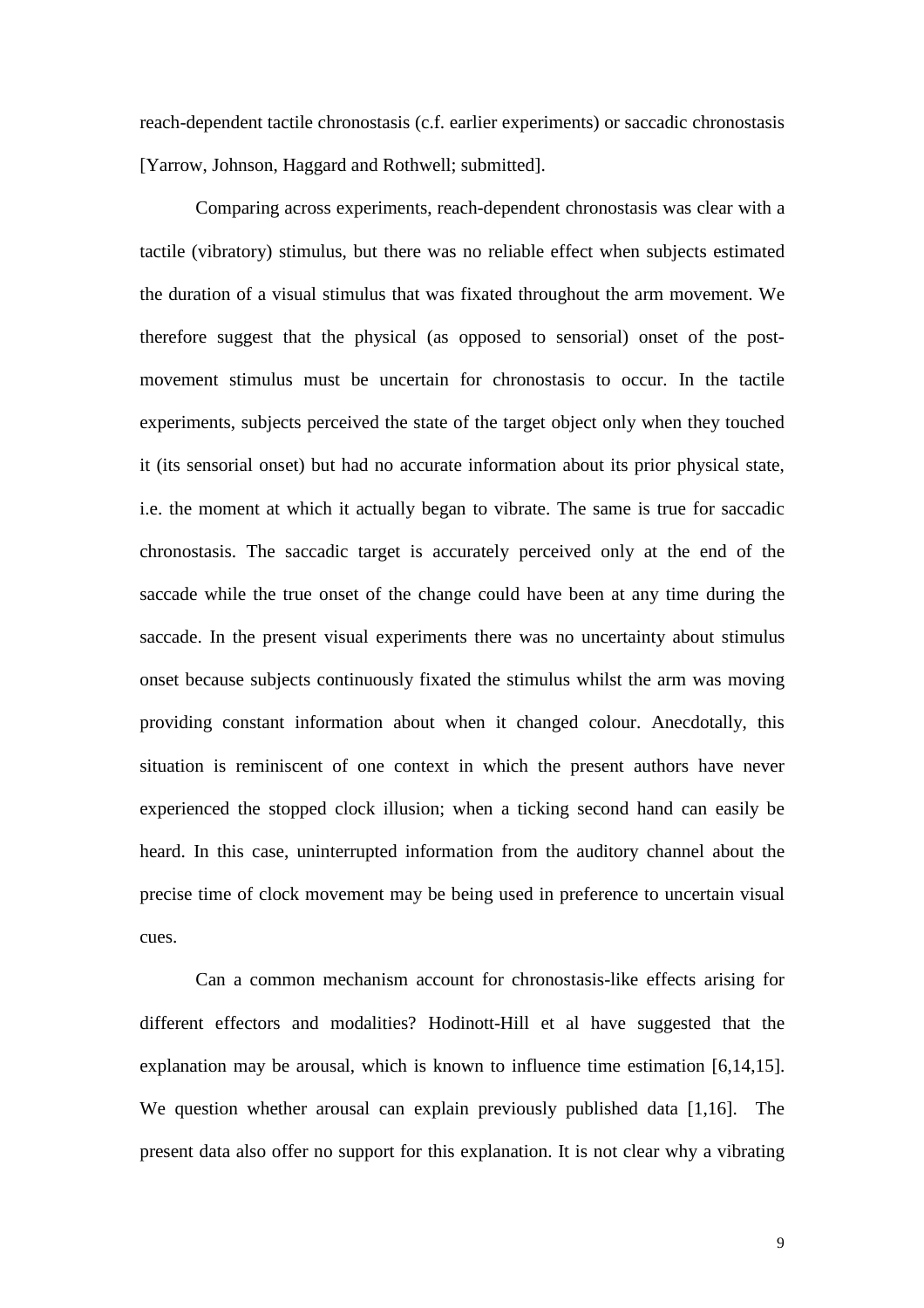tactile stimulus (or preceding movement) should be highly arousing while an obvious colour change (black to white) for a large section of space around the fovea (preceded by the same movement) should not be.

For chronostasis following saccadic eye movements we previously suggested a possible link with predictive remapping processes observed in monkey lateral intraparietal cortex [1]. The receptive fields of cells in this area shift in advance of an upcoming saccade, such that a stimulus at a position the cell will respond to *after the saccade* actually begins to excite it 80 ms before saccade initiation [2]. In fact, predictive receptive field shifts of this type occur in other areas such as the frontal eye fields and superior colliculus [4,17]. They may effectively overcome the sensory delay when a new stimulus arises following a saccade, and permit the advanced planning of future saccades in oculocentric co-ordinates without reliance upon transformations to a spatial frame of reference [4]. It seems plausible that the brain uses these cells' initial (pre-saccadic) responses as a time marker for the true onset of a stimulus at the end of movement. The idea that a specific neural event might subsequently be used as a temporal marker is not new (e.g. "subjective referral" [18]) and remains controversial (e.g. [19]). Nonetheless, we consider it an intuitively appealing account of our saccadic data.

 Given the differences between the saccadic and reach-related data, it may be that these effects reflect separate neural mechanisms. However, in the spirit of parsimony, we speculate that manual chronostasis may also rely on predictive mechanisms that maximise post-movement responsiveness. Psychophysical data show that the internal representation of both eye and arm movements is often predictive of actual movement kinematics [20,21] and many bimodal (visual-tactile) cells in ventral premotor cortex show visual receptive fields that move when the arm is repositioned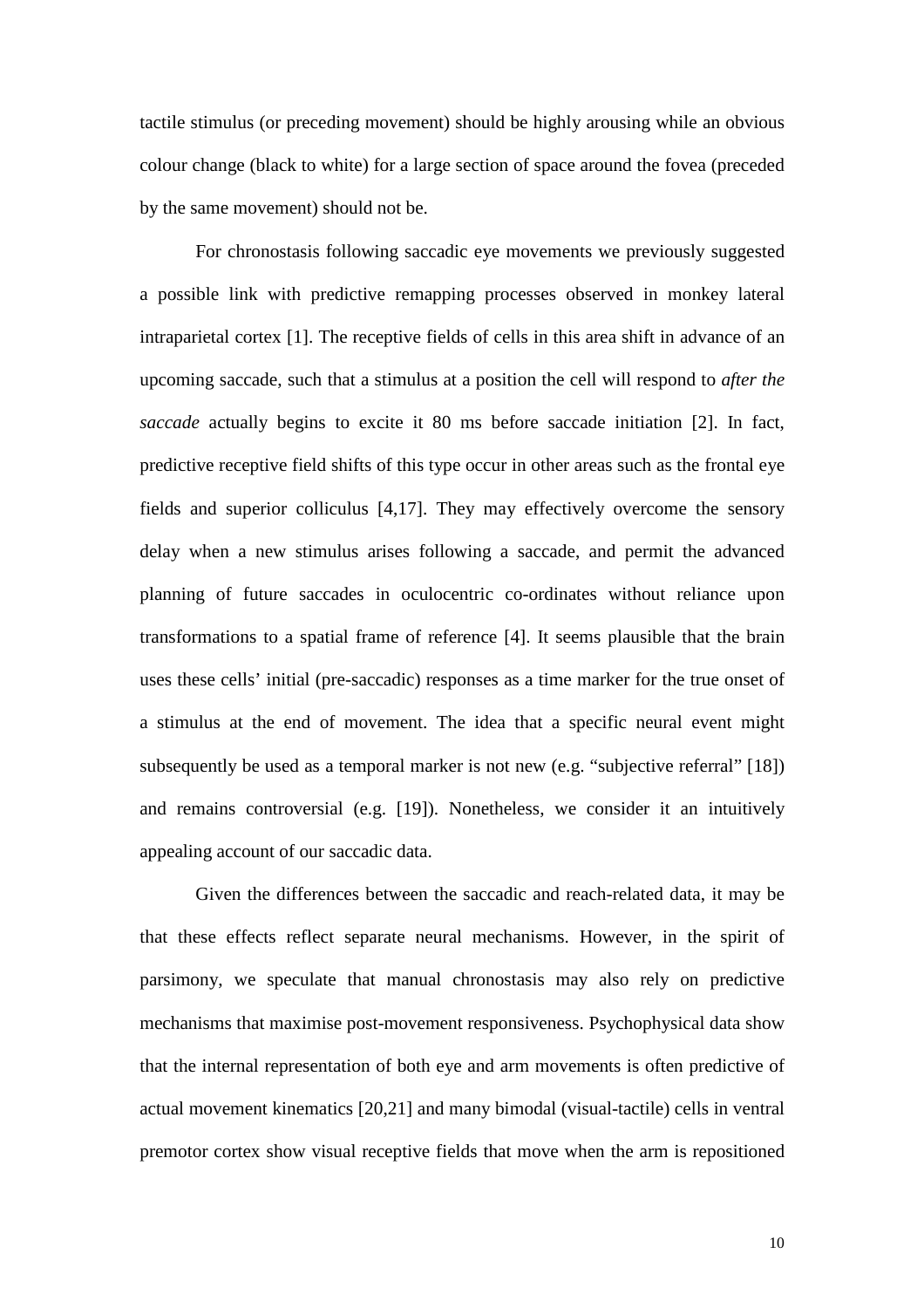[3]. Developing these observations into an analogous account of manual chronostasis will, however, require clear data on the timecourse of remapping processes during reaching movements.

*Conclusions.* Chronostasis is a rather more general phenomenon than the original saccadic data implied and occurs for both saccades and arm movements. It is, however, closely tied to the properties of the stimulus that is being judged. The illusion may reflect specific functional mechanisms relating to the preparation of coordinated action across changes in effector state. As such, further study could provide valuable insights into the sensory-motor control of dynamic behaviour.

#### *Experimental procedures*

*Short/long/double reaches to a tactile stimulus.* Subjective seconds were calculated using logistic regression, with subjects rejected and replaced when a significant fit was not obtained in all conditions. 24 subjects completed six blocks in each condition (fully counterbalanced) a further 6 having been rejected. Subjects fixated an on-screen cross (Sony Trinitron monitor, refresh rate 60 Hz) at the centre of  $a \approx 10^{\circ}$  rectangular window. In the double reach condition, they released a switch (built in house) and reached across to a target strain gauge, briefly touching an intermediate strain gauge en route (F259 button load cell and calibrated load cell amplifier: Novatech Measurement Ltd; D150 amp: Digitimer). In the long reach condition, the intermediate strain gauge was removed. In the short reach condition, it was replaced with the release switch. Fixation was monitored (left eye) using an infra-red eye tracker (Microguide 1000 spectacles, low-pass filtered at 40 Hz). Trials were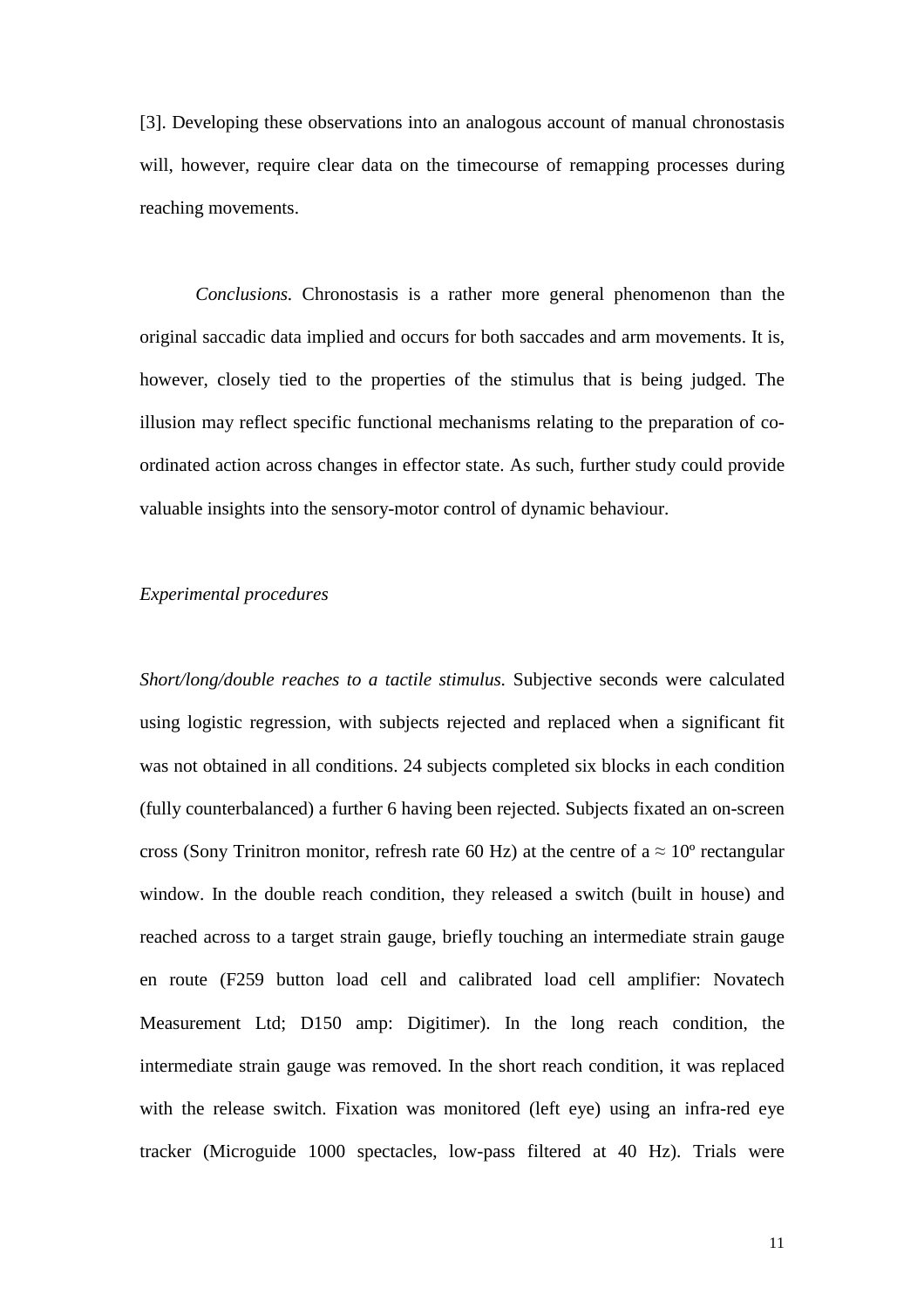automatically rejected if the eye moved outside a 5.3° horizontal region centred on fixation, or if the experimenter noticed a saccade of any size in the on-line display. The tactile stimulus at the reach destination consisted of a second identical strain gauge set upon a vibrator (101 vibrator: Ling Dynamic Systems (LDS); PA25E amp: LDS). The duration of the first 120 Hz oscillation period was controlled using a MOBS procedure [22] (low boundary 600 ms, high boundary 2000 ms, initial presentation random 1100-1500 ms, five reversals to terminate). An accelerometer (Specialised Laboratory Equipment: tremor transducer) was attached to the subject's right (reaching) index finger. Its signal was passed via an AC amplifier (D150 amp: Digitimer; band pass filtered 0.032-300 Hz). All signals were sampled at 200 Hz. The times at which the subject contacted the target strain gauge and contacted/lifted off from the intermediate strain gauge were calculated automatically. By default, a second order 30 Hz low-pass Butterworth filter was applied to both strain gauge signals in both forward and reverse directions to prevent any phase shift (additional options: 10, 20, or 30 Hz high cut frequency;  $2<sup>nd</sup>$  or  $5<sup>th</sup>$  order; used occasionally to provide better contact time estimation). Filtered signals were searched for a sudden rise (fall) using a combined criterion: both absolute values and their first derivatives were compared to threshold values based on background signal noise. Estimated contact/release times were displayed and could be adjusted on line. The vibrator and other reach apparatus was set upon a desk isolated from a second desk upon which a chin rest was mounted (eye to screen distance 41 cm). The experiments were controlled by a PC interfaced with a 12 bit A/D card (National Instruments DAQ 1200). To eliminate auditory cues, a second PC generated constant noise (combined 60 Hz and 120 Hz pure tones) delivered via headphones at 80-85 dBa. In a preexperimental two-forced-choice test, subjects were at chance to detect the vibrator's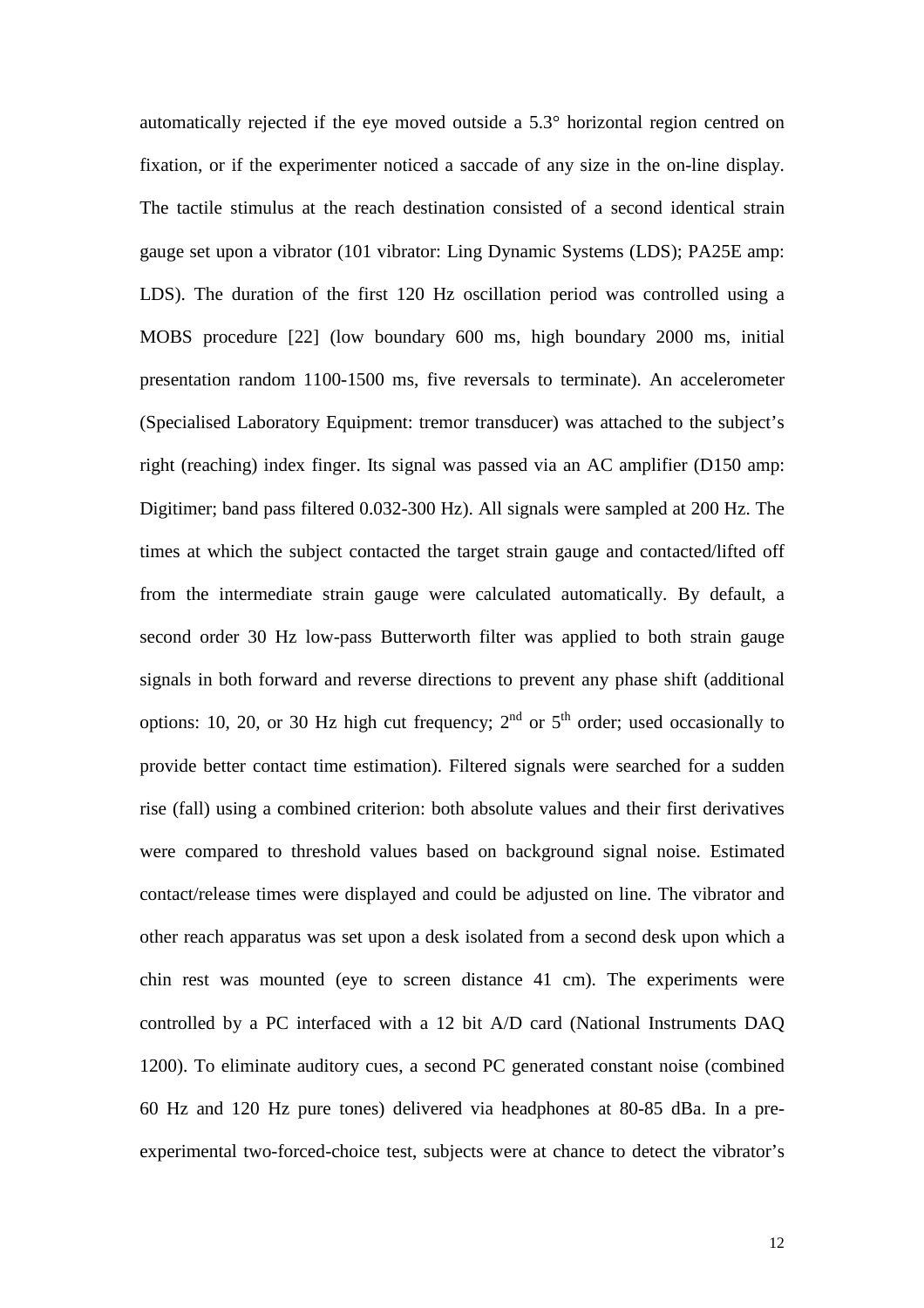movement without touch while fixating and wearing headphones (mean 52% correct;  $p > 0.05$ ).

*Reach/blind reach to a tactile target.* Based on 10 subjects (blocks presented in random order; pressure control block never first). In the pressure control condition, force levels displayed in all conditions on an oscilloscope (Gould DSO 1604) were used by the experimenter to instruct subjects. Occluding goggles (PLATO visual occlusion spectacles: Translucent technologies) were worn throughout and activated in the blind reach condition. DC Electro-oculography (7A22 amp: Techtronix; lowpass filtered at 100 Hz) replaced infra-red eye tracking. Reference stimulus duration was 500 ms. MOBS parameters were: low boundary 200 ms, high boundary 1000 ms, initial presentation random 400-800 ms, five reversals to terminate. Subjects were again at chance to detect the vibrator without touch in a pretest (mean 52% correct; p  $> 0.05$ ).

*Short/long/double reach to trigger a visual stimulus.* Based on 24 subjects (3 rejected). Subjects reached to intermediate and target switches rather than strain gauges, and received no masking noise. Reference interval 1000 ms. MOBS parameters were: low boundary 400 ms, high boundary 1600 ms, initial presentation random 800-1200 ms, five reversals to terminate.

*Reach to/press to trigger a visual stimulus (x2).* Based on 6 subjects (fully counterbalanced). Reference interval 500 ms. MOBS parameters were: low boundary 100 ms, high boundary 900 ms, initial presentation random 300-700 ms, five reversals to terminate. Screen refresh rate was 120 Hz.

#### *References*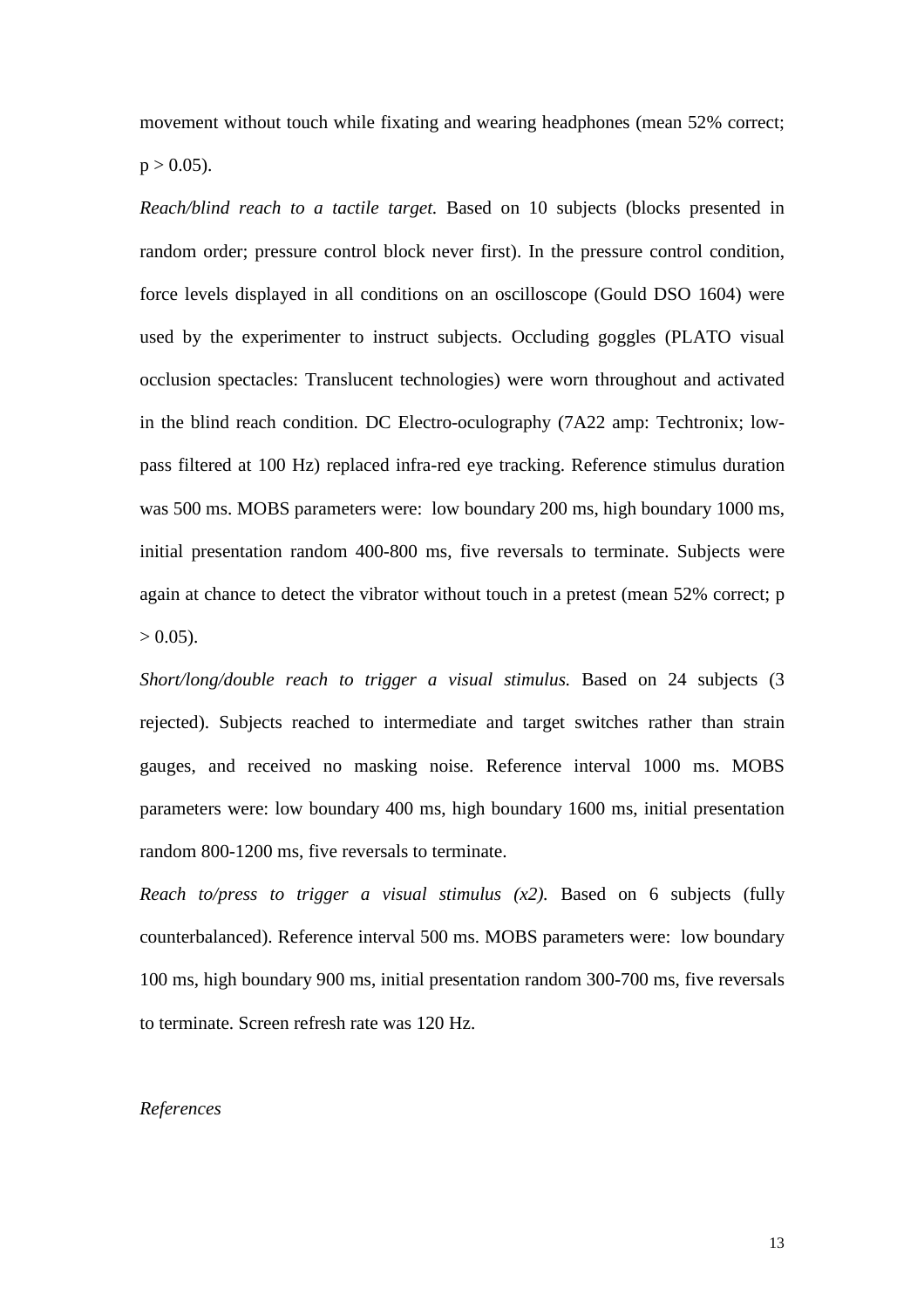- 1. Yarrow, K., Haggard, P., Heal, R., Brown, P., and Rothwell J.C.E. (2001). Illusory perceptions of space and time preserve cross-saccadic perceptual continuity. Nature *414*, 302-305.
- 2. Duhamel, J.R., Colby, C.L., and Goldberg, M.E. (1992). The updating of the representation of visual space in parietal cortex by intended eye movements. Science *255*, 90-92.
- 3. Graziano, M.S., Yap, G.S., and Gross, C.G. (1994). Coding of visual space by premotor neurons. Science *266*, 1054-1057.
- 4. Umeno, M.M., and Goldberg, M.E. (1997). Spatial processing in the monkey frontal eye field. I. Predictive visual responses. J. Neurophysiol. *78*, 1373-1383.
- 5. Jackson, S.R., Newport, R., Osborne, F., Wakely, R., Smith, D., and Walsh, V. (in press). Saccade-contingent spatial and temporal errors are absent for saccadic head movements. Cortex .
- 6. Hodinott-Hill, I., Thilo, K.V., Cowey, A., and Walsh, V. (2002). Auditory chronostasis: Hanging on the telephone. Curr. Biol. *12,* 1779-1781.
- 7. Lejeune, H. (1998). Switching or gating? The attentional challenge in cognitive models of psychological time. Behav. Process. *44*, 127-145.
- 8. Macar, F. (2002). Expectancy, controlled attention and automatic attention in prospective temporal judgments. Acta Psychol. *111*, 243-262.
- 9. Zakay, D. (1998). Attention allocation policy influences prospective timing. Psychon. Bull. Rev. *5*, 114-118.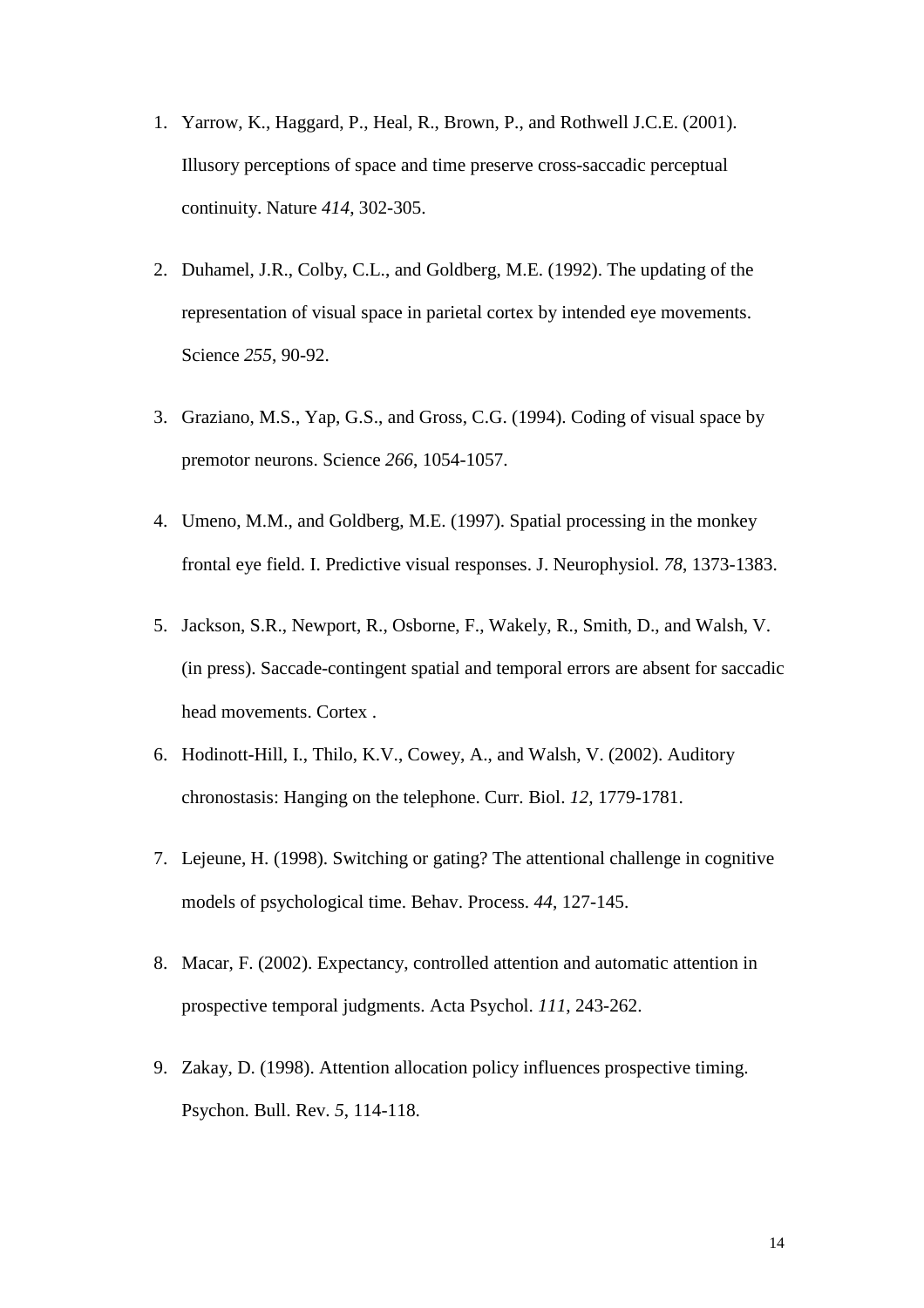- 10. Park, J., Schlag-Rey, M., and Schlag, J. (2003). Voluntary actions expands perceived duration of its sensory consequence. Exp. Brain Res. *149*, 527-529.
- 11. Freyd, J.J., and Finke, R.A. (1984). Representational Momentum. J. Exp. Psychol. Learn. Mem. Cog. *10*, 126-132.
- 12. Prablanc, C., and Martin, O. (1992). Automatic control during hand reaching at undetected two-dimensional target displacements. J. Neurophysiol. *67*, 455-469.
- 13. Allan, L.G. (1979). The perception of time. Percept. Psychophys. *26*, 340-354.
- 14. Treisman, M., Faulkner, A., Naish, P.L., and Brogan, D. (1990). The internal clock: Evidence for a temporal oscillator underlying time perception with some estimates of its characteristic frequency. Perception *19*, 705-743.
- 15. Wearden, J.H., Edwards, H., Fakhri, M., and Percival, A. (1998). Why "sounds are judged longer than lights": Application of a model of the internal clock in humans. Q. J. Exp. Psychol. B *51*, 97-120.
- 16. Rose, D., and Summers, J. (1995). Duration illusions in a train of visual stimuli. Perception *24*, 1177-1187.
- 17. Walker, M.F., Fitzgibbon, E.J., and Goldberg, M.E. (1995). Neurons in the monkey superior colliculus predict the visual result of impending saccadic eye movements. J. Neurophysiol. *73*, 1988-2003.
- 18. Libet, B., Wright, E., Feinstein, B., and Pearl, D.K. (1979). Subjective referral of the timing for a conscious sensory experience: a functional role for the somatosensory specific projection system in man. Brain *102*, 193-224.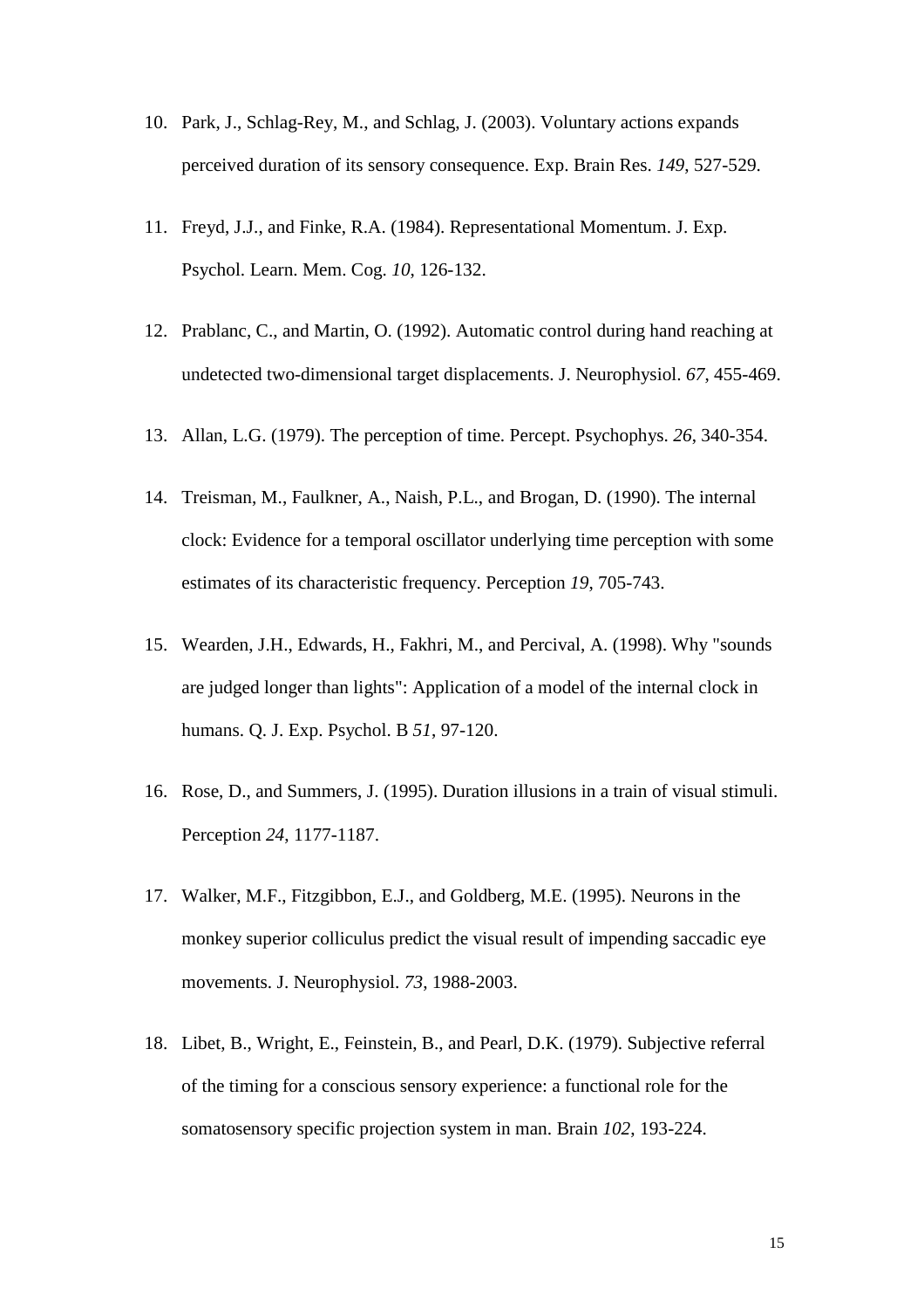- 19. Pockett, S. (2002). On subjective back-referral and how long it takes to become conscious of a stimulus: a reinterpretation of Libet's data. Conscious. Cogn. *11*, 144-161.
- 20. Schlag, J., and Schlag-Rey, M. (2002). Through the eye, slowly: delays and localization errors in the visual system. Nat. Rev. Neurosci. *3*, 191-215.
- 21. Dassonville, P. (1995). Haptic localization and the internal representation of the hand in space. Exp. Brain Res. *106*, 434-448.
- 22. Tyrrell, R.A., and Owens, D.A. (1988). A rapid technique to assess the resting states of the eyes and other threshold phenomena: The Modified Binary Search (MOBS). Behav. Res. Methods Instrum.Comput. *20,* 137-141.

### *Figure legends*

Figure 1. Schematic comparing the time course of movement production and stimulus presentation across experiments (single movement conditions).

- (A) Typical sequence for previously reported saccadic chronostasis experiments [1].
- (B) Sequence for first experiment involving reaching to a vibrating tactile stimulus. Oscillations are shows at  $1/10<sup>th</sup>$  actual rate.
- (C) Sequence for first experiment involving reaching to trigger a change of screen colour.

Figure 2. Apparatus and signals recorded in first experiment involving reaching to a vibrating tactile stimulus.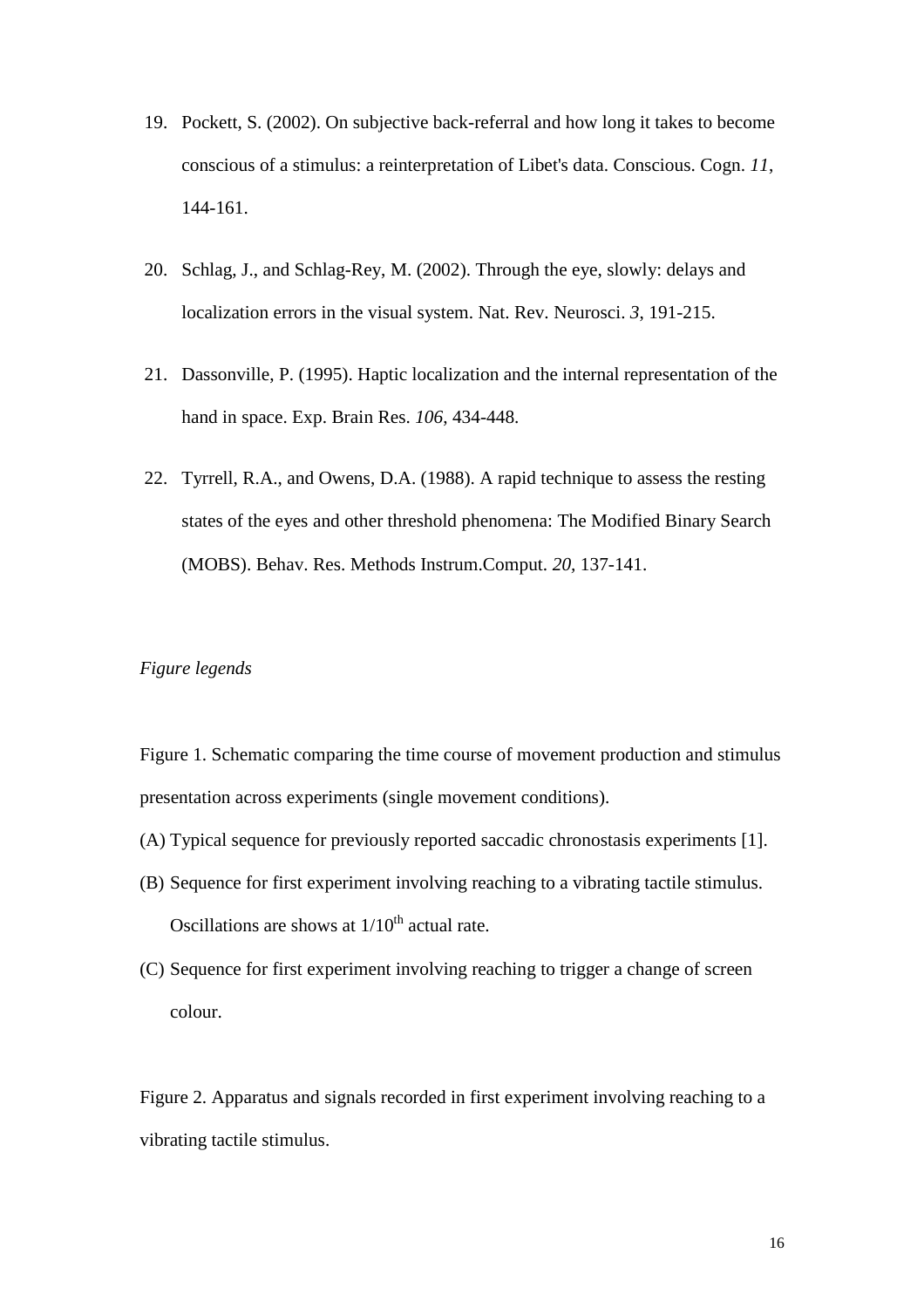- (A) Schematic of experimental apparatus showing a trial from a double reach block. The hand is shown resting on (obscuring) the release switch.
- (B) Signals recorded following movement initiation in a typical double reach trial and displayed to the experimenter for modification/rejection. Top  $=$  accelerometer; top middle  $=$  target strain gauge; bottom middle  $=$  intermediate strain gauge; bottom = eye position. Vertical lines show computed strain gauge contact and release times (dotted for intermediate, solid for target; see methods). Note that the accelerometer picked up the target strain gauge's vibration following finger contact. No formal calibration was carried out in this experiment, but the experimenter's online display also showed modifiable high/low range values around the eye tracker trace.

Figure 3. Mean subjective duration values in all experiments. Error bars show standard deviations.

- (A) Short/long/double reaches to a vibrating tactile stimulus. Short and long reaches took an average of 251 ms and 370 ms respectively. For double reaches, the first (35 cm) component took an average of 295 ms, the second (15 cm) component an average of 247 ms, and subjects depressed the intermediate strain gauge for an average of 73 ms (total time  $= 615$  ms).
- (B) Short/long/double reaches to a switch that triggered a change of screen colour. Short and long reaches took an average of 311 ms and 448 ms respectively. Double reaches took  $349 + 301 + 85 = 735$  ms.
- (C) Visual/blind reaching to a vibrating tactile stimulus. Reaches (15 cm) took an average of 269 ms with vision, 259 ms without. The touch control condition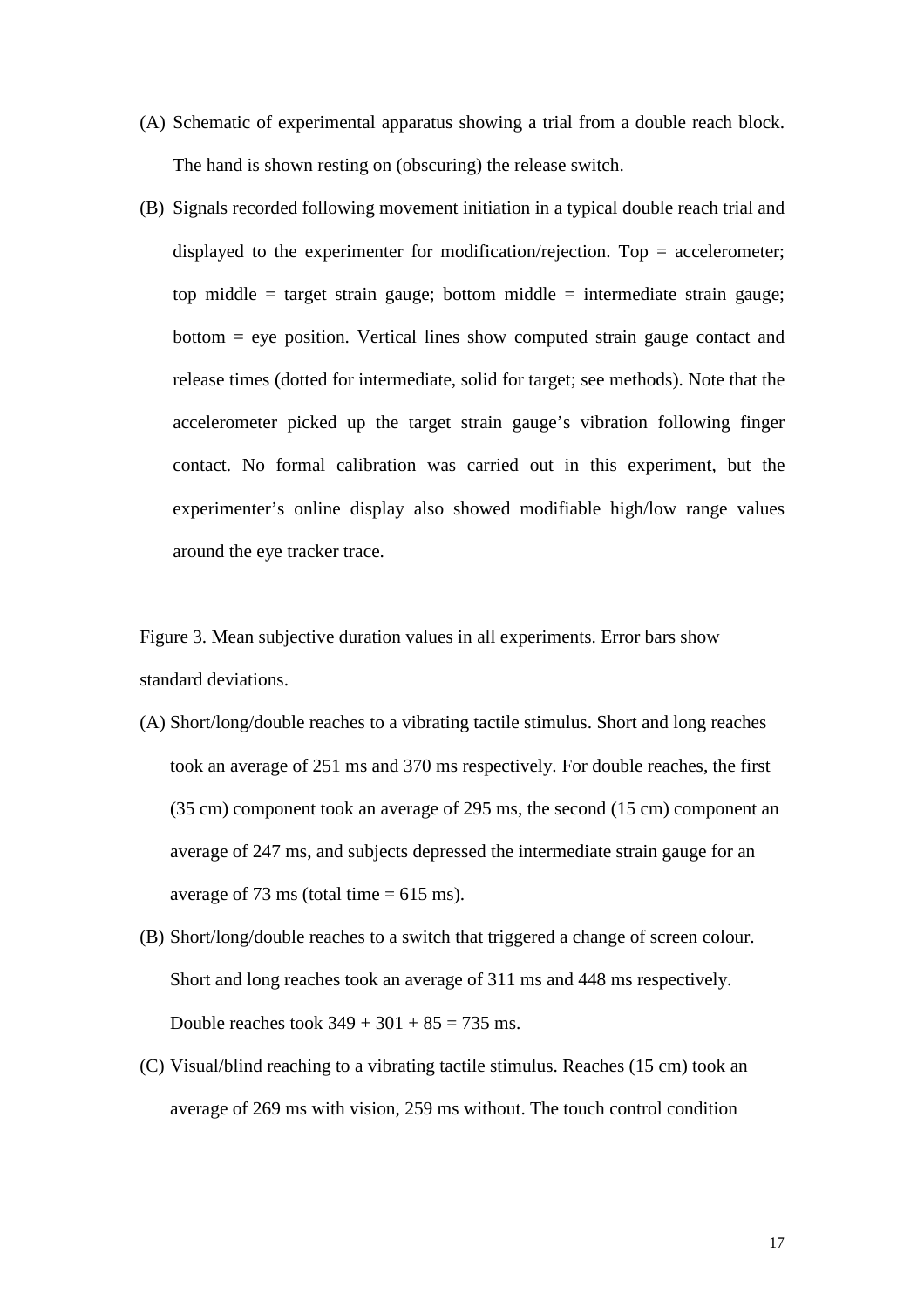involved lightly touching the vibrator; the pressure control condition involved the application of force to mimic conditions following a reach.

- (D) Reaching to/pressing a switch triggering a white/black colour sequence. Reaches took an average of 294 ms.
- (E) Reaching to/pressing a switch triggering a light grey/dark grey colour sequence. Reaches took an average of 299 ms.

Figure 4. Average signals time locked to computed target contact time for reaches made by a single subject in an experiment manipulating the availability of vision. Based on 51 and 66 trials with (A) / without (B) vision respectively. Note that the algorithm was slightly conservative in determining contact time, leading to an underestimation of effect size (true for all subjects). For comparison with eye position signals, the target strain gauge was  $> 10^{\circ}$  from the fixation point. No subject's average trace deviated by more than 1°.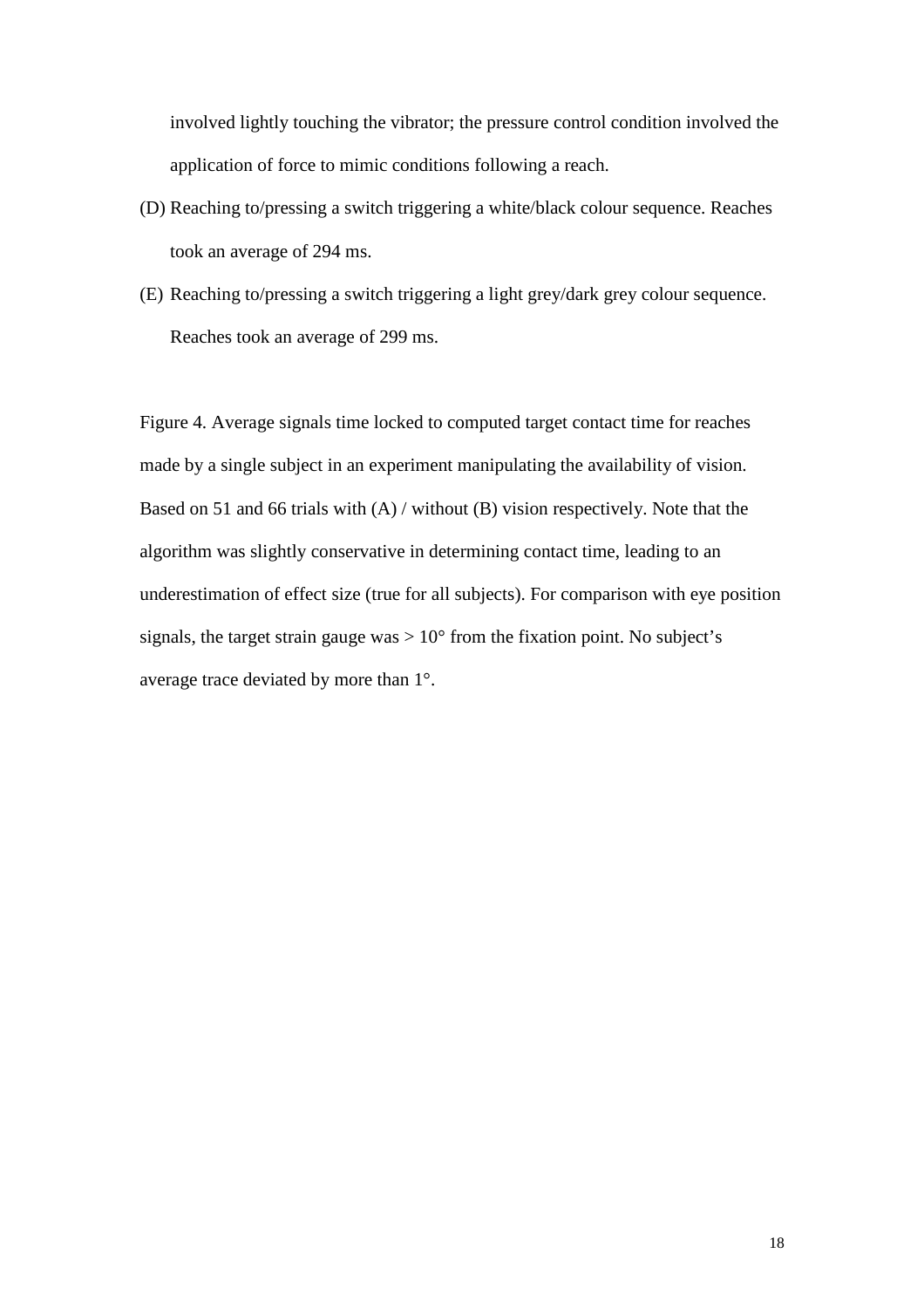

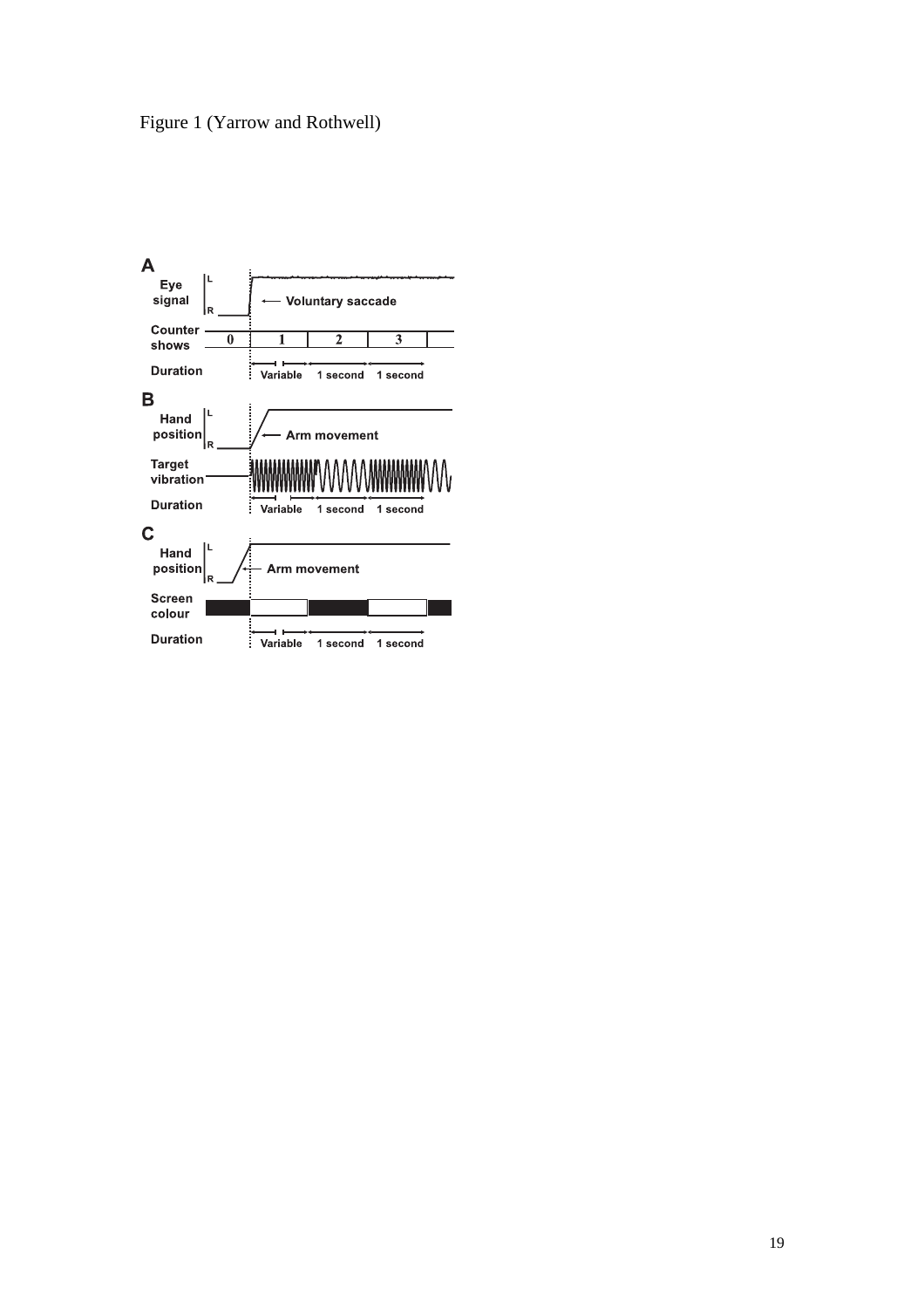

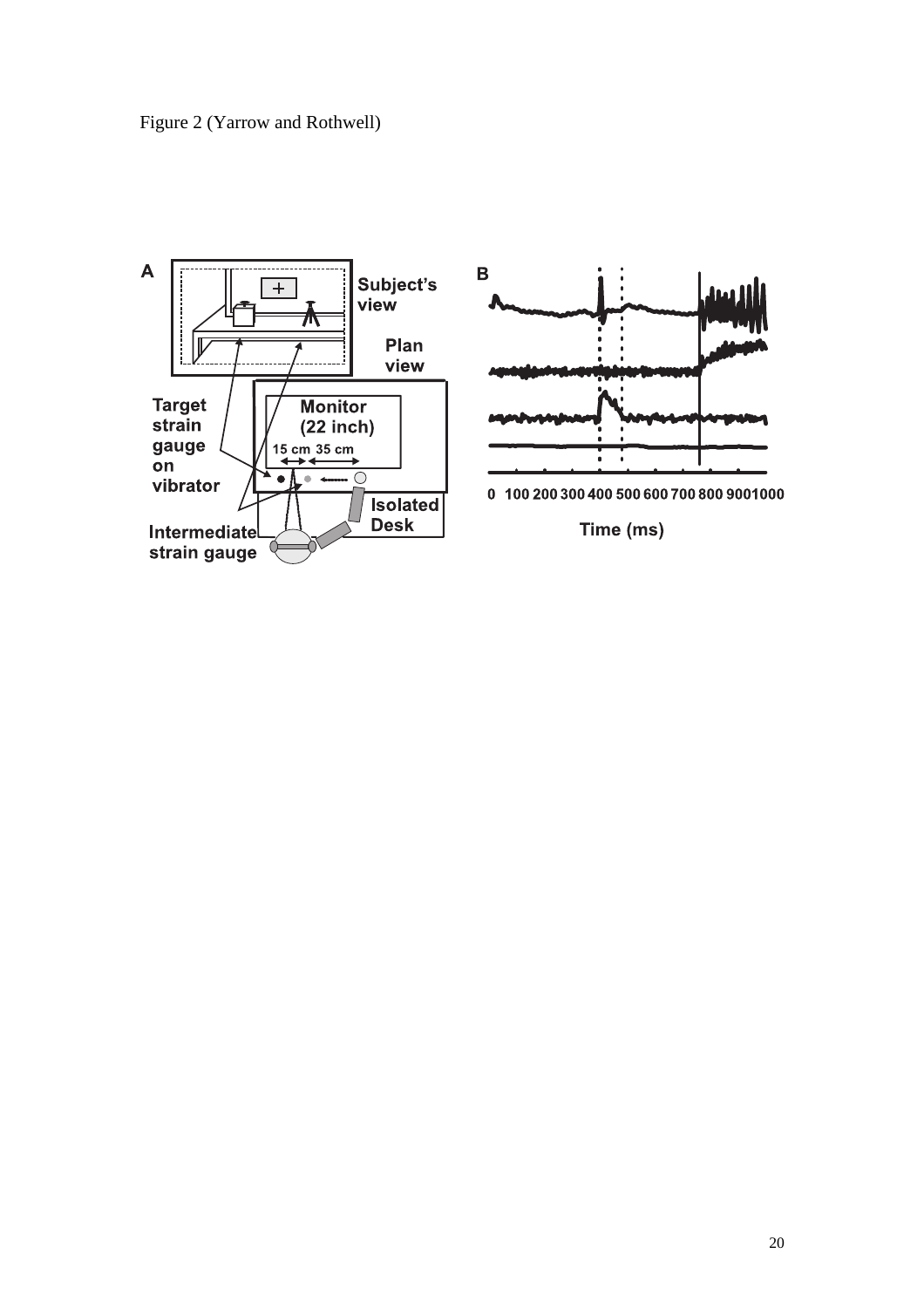